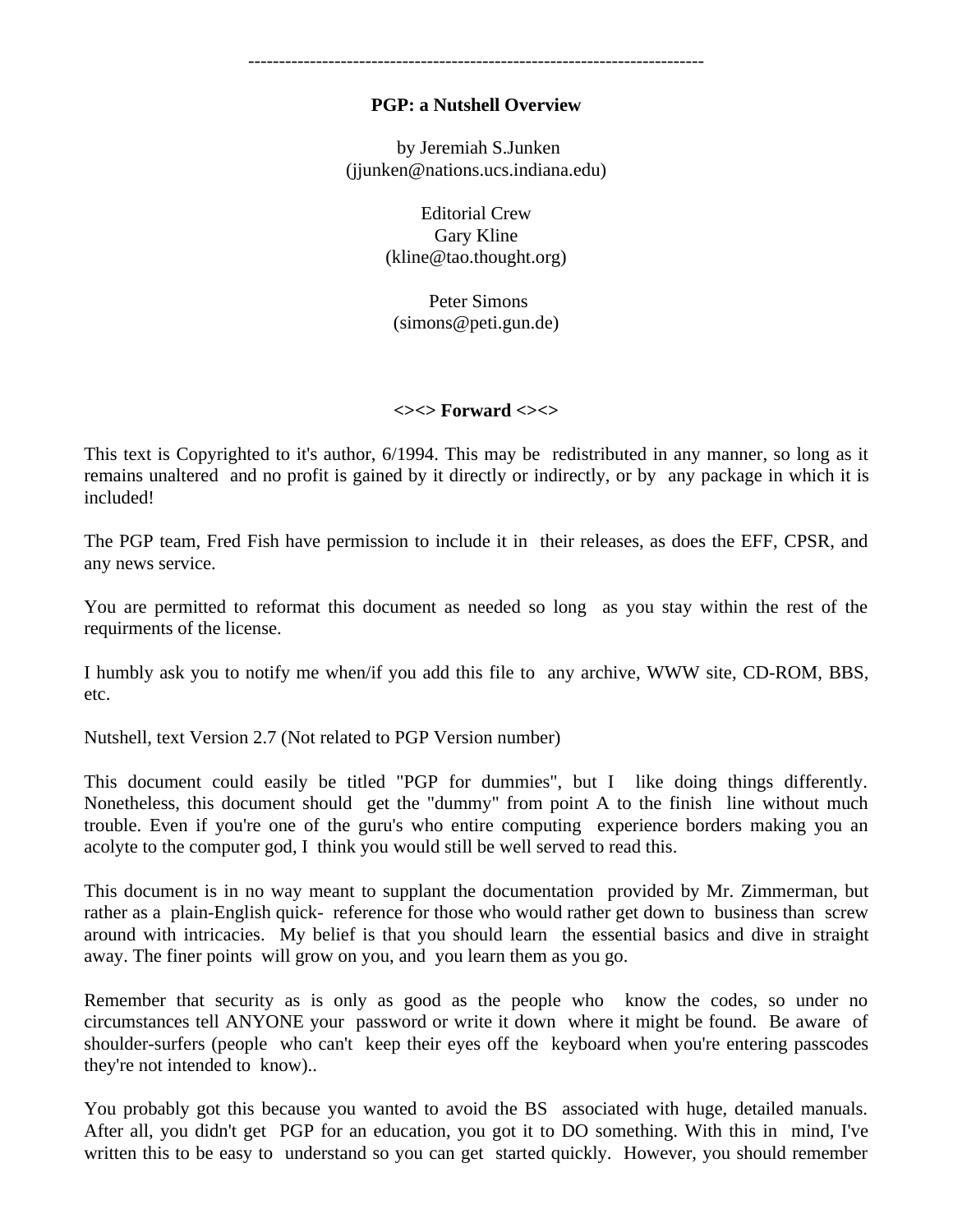that if you do not use PGP correctly and bypass steps, you risk not only your own security, but anyone who communicates with you and possibly more. For that reason, you should see the recommended reading order immediately below the table of contents and ultimately go through the whole guide!

It would be a VERY good idea to print up the whole thing so you can reference it while actually using the software!

For the sake of Simson Garfinkle and his little publisher, O'Reilly, who was subtly hinting lawsuit due the use of the name "PGP in a Nutshell", which Mr. Garfinkle suggested might be a trademark violation... I hereby declare that neither myself, nor any of the editing crew of the document have anything whatsoever to do with O'Reilly, or their "Nutshell" series, or Mr. Garfinkle and his efforts. (Where does WIRED get these cretins, anyway?)

(At this point, I don't think I'd want to, either... :-) )

--------------------------------------------------------------------------- I suggest that you read this tutorial in the following order: Getting Started, Environment, Advanced PGP, PGP Applied.

--------------------------------------------------------------------------

# **<><> Table of Contents <><>**

# **• Environment**

Considerations for using PGP in different situations, what you need to know to make PGP secure, etc.

Environment: Residual Data Environment: Environmental Variables Environment: Password Echo Environment: Shared Systems Environment: Your Password

## **• Getting Started**

The things you need to know to use PGP

Getting Started: Generating Keys Getting Started: Decrypting Messages Getting Started: Encrypting, Adding Keys Getting Started: QUICK REFERENCE Getting Started: "Stupid" Questions

# **• PGP Applied**

This is a extremely brief reiteration you should read several times!

**• Advanced PGP**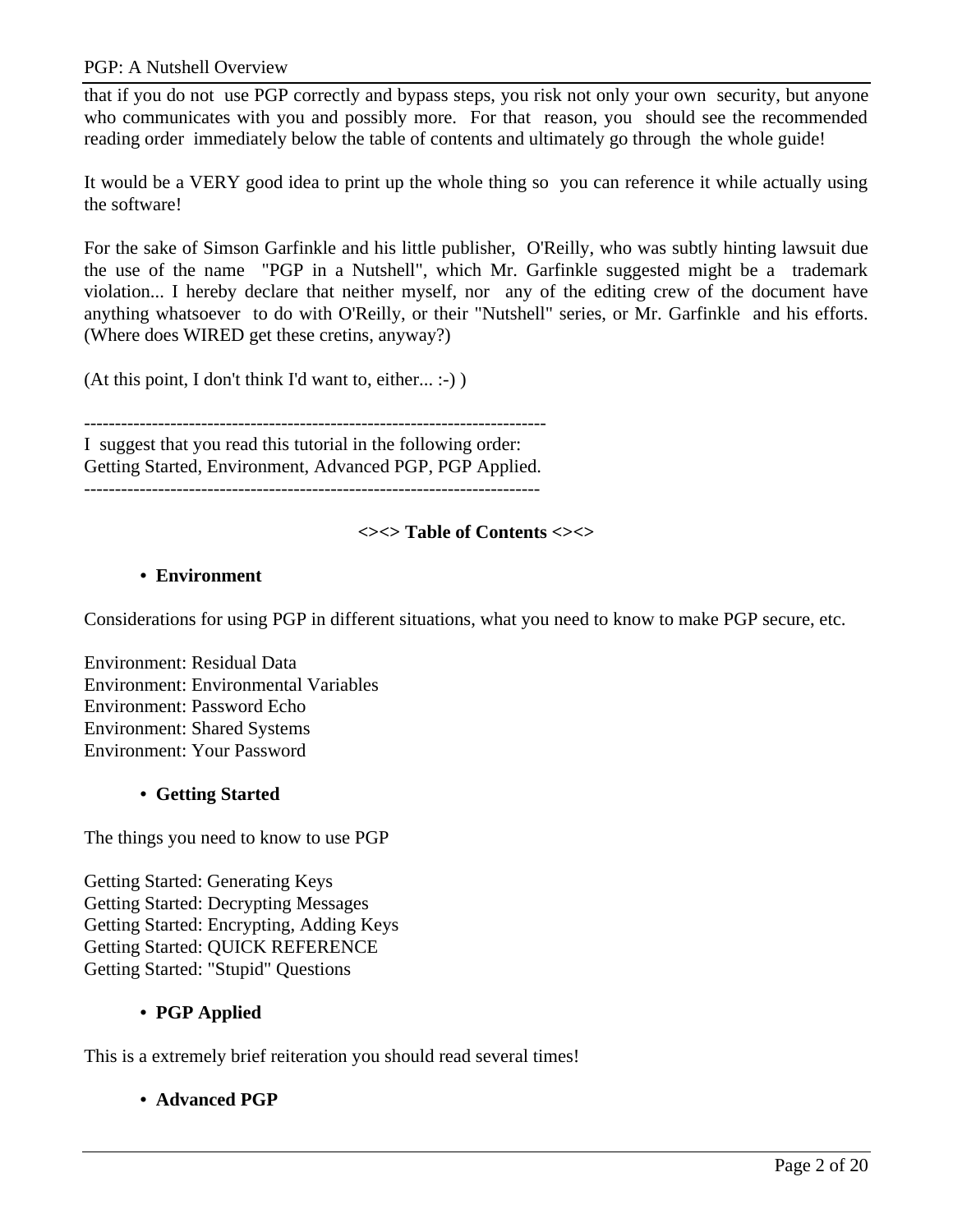Master PGP and make it REALLY work for you!

Advanced PGP: Authentication Advanced PGP: Certification Advanced PGP: Key Editing Advanced PGP: Copying Secret Keys

## **• Advanced Security Considerations**

Unlikely surveillance possibilities

Advanced Security Considerations:

Electromagnetic Inference Interception

Advanced Security Considerations:

Hard Disk Reading

Advanced Security Considerations: Remote Video Monitoring Advanced Security Considerations:

linetap Advanced Security Considerations:

modifications.

### **• Correspondence Information**

How to reach me

**• PGP Distribution Information**

Where to get PGP

- **Notes General Notes on text, etc.**
- **PGP Supplementary Stuff PGP related programs, etc.**

--------------------------------------------------------------------------

## **<><> Environment <><>**

When you sit down in front of your terminal and use PGP, you are doing so to ensure your security and privacy. You can't cover all bases; obviously, you're only human, but you can minimize the chance for security leaks and thusly, the compromise of your privacy.

Environment, in this text, is a reference to your computer, and the physical area in which your computer exists.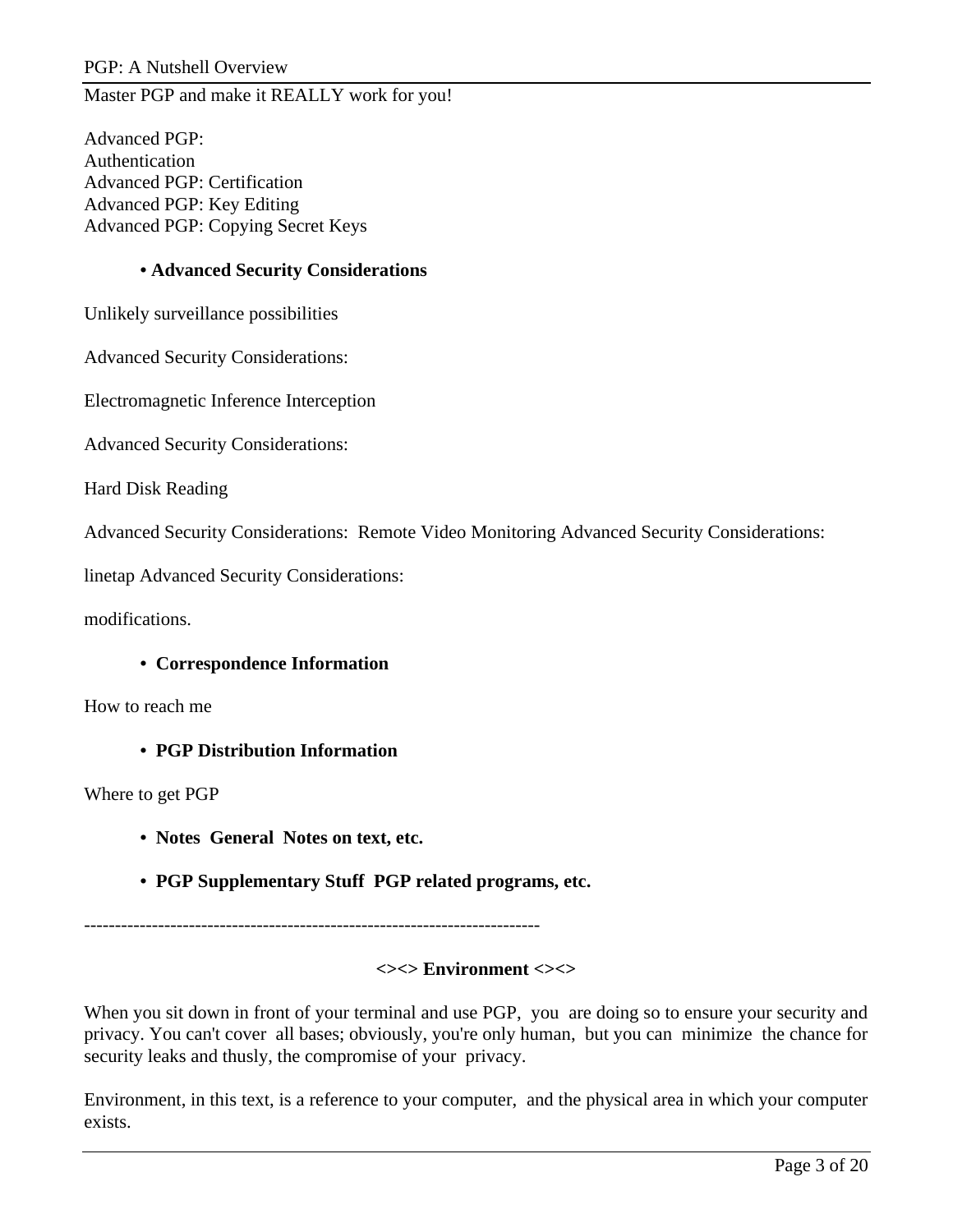## **• Environment: PLAINTEXTS**

When you use PGP, you first write a document containing the message you want to encrypt. This document you are writing is not encrypted, and while it's not encrypted, it's vulnerable to being read.So you encrypt it and send it to your destinations. Pretty simple. Of course, this document can still be read! How? DID YOU DELETE THE ORIGINAL? You must. Or, use PGP's Conventional Cryptology option and encrypt the original with a password so you read it when you need it.

## **• Environment: RESIDUAL DATA**

If you use MS-DOS 5.0 or better, you should be familiar with the UNDELETE command. If you were to write a plaintext, encrypt it, delete the original plaintext and mail it, the PLAINTEXT CAN STILL BE UNDELETED. Even if you don't have an undelete command, you should be aware that there are some out there, and if someone REALLY WANTED TO, they could recover the plaintext. This is true of ANY platform that uses any sort of disk technology, everything from Macintosh or an IBM to the largest mainframes. Not just hard disks, but floppies too!

There are several ways to avoid this. For MS-DOS, there exists a NUKE command. This command writes over the file with 1's, 0's, 1's, THEN deletes it. In that way, it's not possible to recover it. This is Department of Defense Standard.

Another way is to run a Disk-Defragmenter after the file is deleted. This will also overwrite the residual data.

## **• Environment: ENVIRONMENTAL VARIABLES**

In PGP, there is an option to set your passphrase as an Environmental Variable. In MS-DOS, this could be in your AUTOEXEC.BAT. In AmigaDOS, your startup-sequence or one if it's children. In UNIX C-shell, your .login. This is a TERRIBLE mistake to set it in a batch file, because anyone could read that file and your passphrase would be plainly visible, unencrypted, and therefore available to the intruder. However, if you set it in a batch file, it's already in memory, and PGP could be used by whoever was sitting in front of the computer without any problems.

Solution: Do not set a PGPPASS Environmental variable. Ever. For ANY reason.

## **• Environment: PASSWORD ECHO**

There is an option to echo the password when you type it in. By default, PGP does not show what you type so that someone looking over your shoulder could not see it. They could still watch your fingers on the keyboard.

Solution: DO NOT set Password echo on. It's not rude to ask someonenot to watch when you enter a password.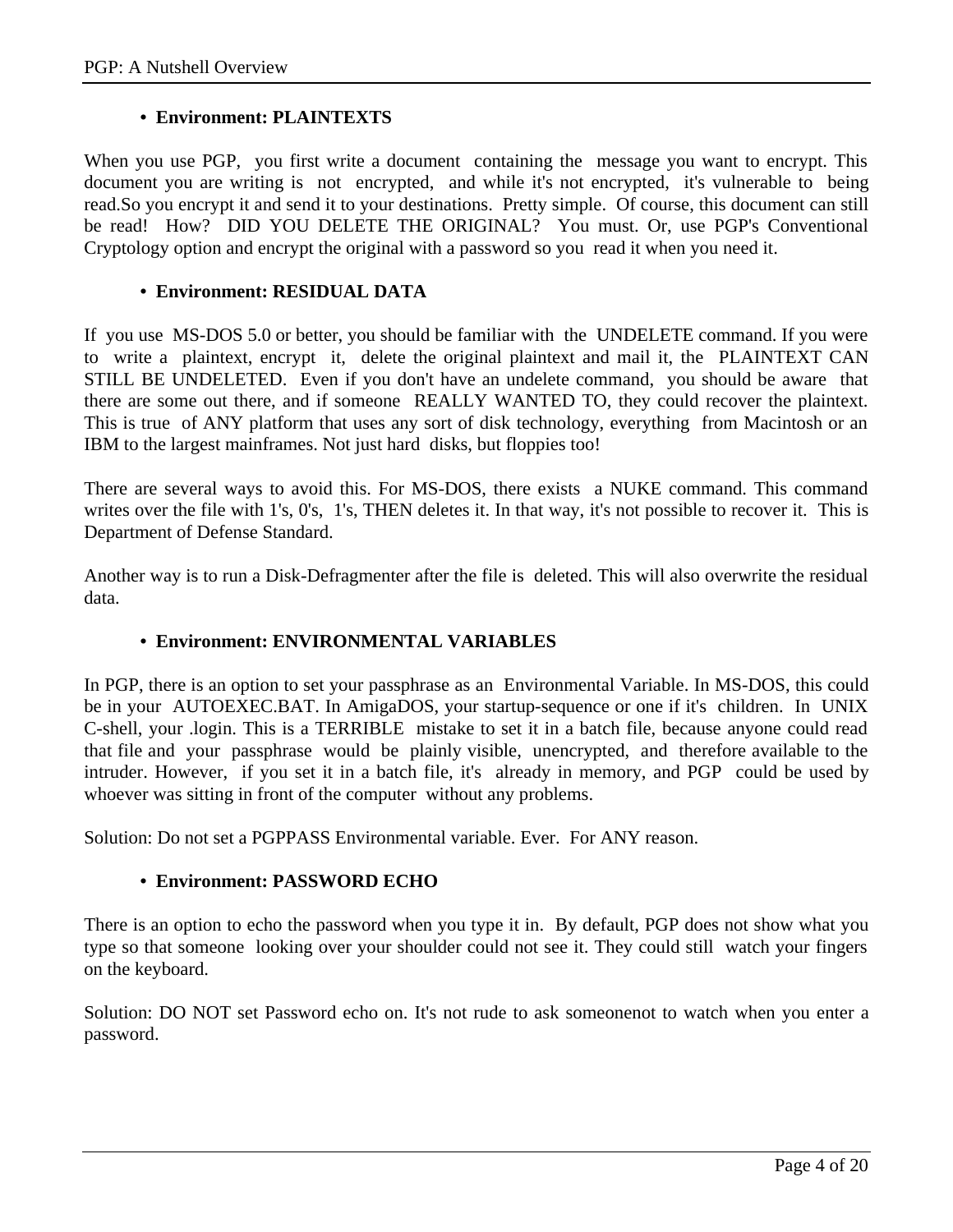## **• Environment: SHARED SYSTEMS**

Shared Systems are bad news for security, Period. I've been on the hacking side, and the side of the Hacked, and quite simply, a shared system = Privacy Risk. Remember that the operator (ROOT on a Unix System) or a clever hacker could easily see a dump of system memory and hence, your passphrase while PGP is decrypting.

The TEMP directory ( /tmp in UNIX ) is another problem. PGP could store it's swap files there. You would be best off to edit the PGP Config.txt (PGP.config on Amiga) and define the TEMP directory to be your home directory. Also Make sure you have the privileges set so that others cannot read your home directory

(In Unix: chmod . og-rwx ; chmod . u+rwx. If this command syntax is incorrect, see the NOTES sections immedietly below the Table of Contents.)

Type the following to make your home directory private:

chmod 700 /home/users/smith,

if Smith was your home path. An easier way to do this is to type: chmod  $700 \sim$ 

~ means your home directory.

There's also the umask command, which you should look up with the "man" command.

If you use a Mailsystem such as ELM that creates a tempfile in the /tmp before mailing, it's better to write your message with Emacs before you start in mail, emacs newmessage.txt then encrypt it (pgp -ea newmessage.txt) then mail it with pipe redirect:

mail user < newmessage.txt.asc

and that way, any temp files created would be encrypted, and hence, useless to the peeping intruder!

If you would like to see some more security concerns, see the Advanced Security Considerations section at the tail-end of this file!

## **• Environment: YOUR PASSWORD**

When you select your password, you should not use anything easy to guess, like the name of a spouse, a nickname, a favorite sports team, or something even worse like your last name backwards. The technique I use for generating passwords which are easy to remember but next to impossible to guess is to think back to your elementary school years, think of the best time you had during that period in your life, or something you had then that you really loved, and use that as a passphrase.

For example's purposes, we'll use my favorite toy of that time, which was ROBOTIX robot toy construction set. (That, or my Commodore 64 :-) )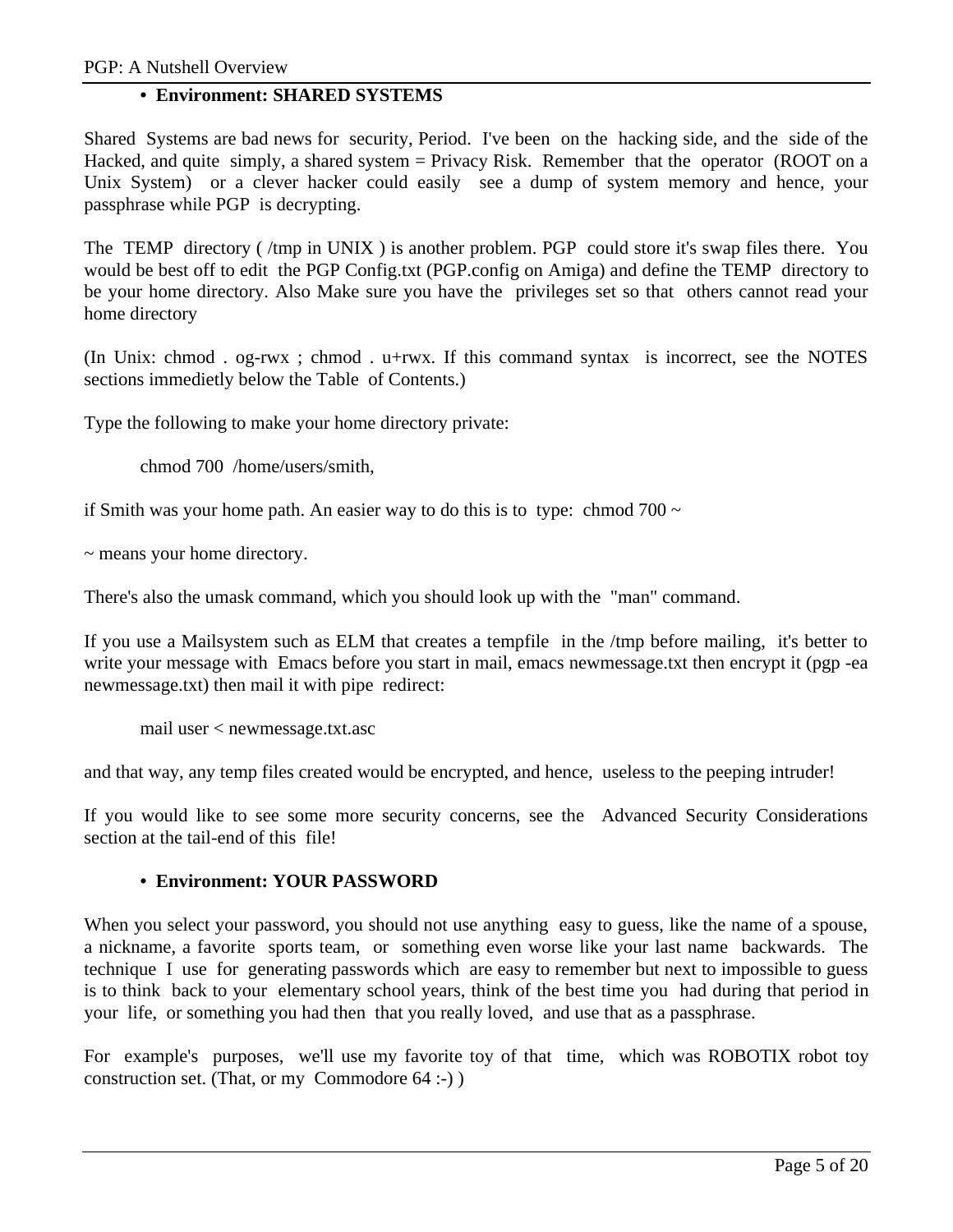The passphrase 'robotix' might be in a dictionary or something that someone might try. So, you might add a few random characters: 'ro\_b&ot|><', and maybe the year of your birth. '19ro\_b&ot|><75'. That would be damned near impossible to guess, whereis 'robotix' is unlikely to be guessed, it's still possible.

Of course, it's a passPHRASE not a passWORD, so it could be: "When in the course of human events..."you could change that to: "\\/h3\\| |n th3 k0urS3 uhv H\///.A\\| 3\/3\\|T5..," or something.

Another HUGE mistake a lot of people make is mumbling their passwords, especially in efforts to remember them. THAT is a critical mistake. So, if you think what you're typing, make sure your mouth isn't doing the thinking!

The point of this thing is that unless your password is only in your head and encrypted on your secret ring, it'ss vunerable. Put yourself in the position of someone who wants to learn your password, and think of every possible, even ridiculous thing you would try.

--------------------------------------------------------------------------

This section is a jump start from ignorance into competent usage of PGP. Read carefully and follow instructions step-by-step!

# **<><> Getting Started <><>**

## **• Getting Started: GENERATING YOUR KEYSET**

Okay. In order for someone to send you mail, they'll need your Public Key. You have to create that yourself. When you create it, it creates your Secret Key (which is password protected) and a Public Key. The Public Key is used by others to encrypt data to you. Once encrypted with your Public Key, YOUR \_SECRET\_ Key, and ONLY YOUR SECRET key can decode the information.

So Let's do it!

type: pgp -kg

It will prompt you for several things. One is your ID line, or what people will see that identifies the key as yours from the human perspective.

Your name <your email address>

That's the general convention, but some people like to use a witty comment instead of an Email Address. It's entirely up to you.

For example, Peter Simons is Peter Simons  $\leq$ simons @peti.GUN.de

Another option will be Key Size. Pick the largest option (1024-bitkey). It might take a while (As long as 5 minutes) to generate the key on most modern machines, but this is YOUR SECURITY we're talking about, not waiting on a laundry dryer. (On older machines, it could be as long as an hour, but it will never take that long to decrypt a message. Usually no more than 5 minutes. I use a very old computer, and it doesn't take more than 40 seconds to encrypt or decrypt for a 1024bit key.. but then again, I use an AMIGA!)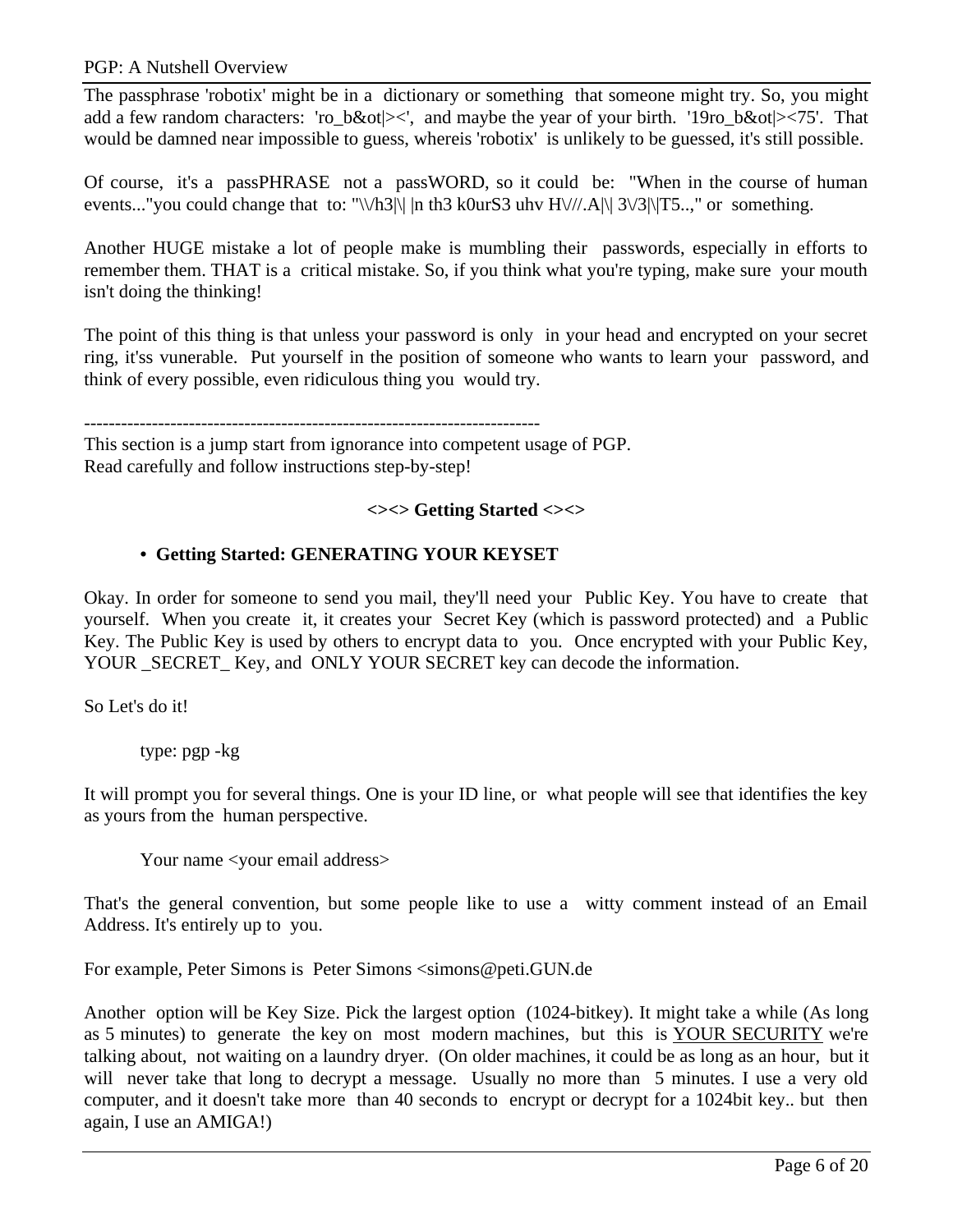It will ask for a passphrase. A "passphrase" is password, but it's longer. It can be a whole sentence, or just a few letters. Remember to make it something you can remember easily, but not something easily guessed. When I've helped friends generate passwords, I usually tell them to try and remember a really fun time they had with a friend, and pick a word that describes the situation, then the friend's name, and use either.

For a good password, you might want to look at the section in the very beginning on passwords!

The most secure passwords are random strings of both letters and numbers like: az193095=-evce2 or something. Whatever you choose make sure YOU can ALWAYS remember it, and that no one is likely to guess it.

It will ask for random keystrokes, and indicate a number showing the number remaining for you to enter at the bottom of the screen. Why? Nothing is more unique than the timing between sets of keystrokes from one person to another.

A computer could not possibly generate a set of numbers as random and haphazard as these timing values. Since it's been established that PGP is effective and it knows what it's doing, humor it. Type reasonably slowly. PGP will indicate that you've entered enough with a Beep and a message saying "- Enough, thank you."

A series of periods and pluses will show up at the bottom of the screen. These are of no concern to you, they're just progress indicators.

They look like this:

........++++ ........++++ ........++++

When it's finished, you need to "extract" your public key from the public key ring in ASCII format so that you can mail it to the people who will use it (or pass it on diskette, or however you transmit it.) This is accomplished by typing:

pgp -kxa Your\_ID keyfile pubring.pgp

So, For Gary Kline to get his key into a mailable file called "mykey.asc", he would do:

pgp -kxa kline mykey.asc pubring.pgp

As a side note, there are Environmental variables, specificly, PGPPATH, where you define the location of your Secret and Public Keys.

Is MS-DOS: SET PGPPATH="C:\PGP" (assuming PGP and it's files are in C:\PGP)

In AmigaDOS: setenv PGPPATH SYS:PGPAmiga

In UNIX C-Shell, setenv PGPPATH \$HOME/pgp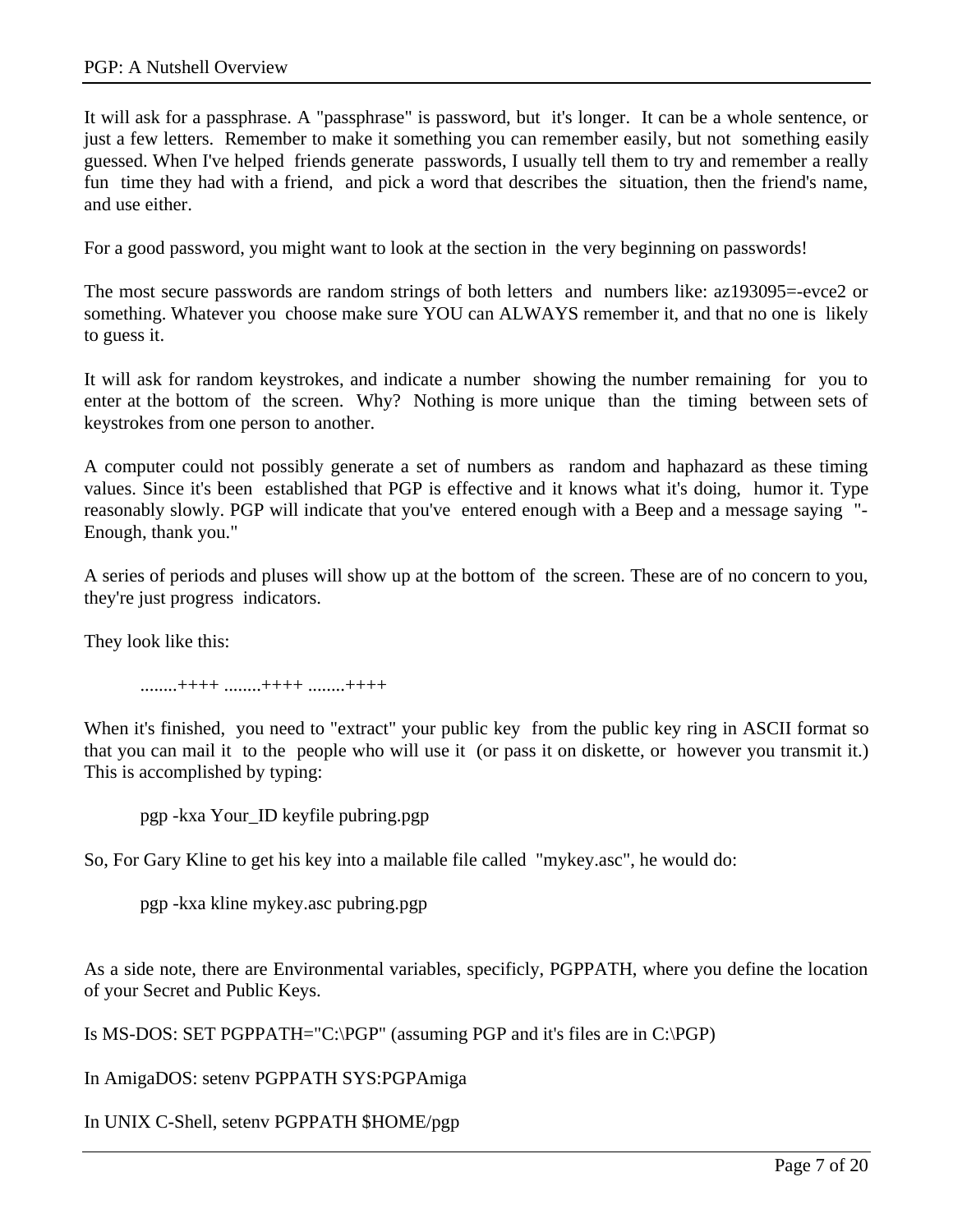## In UNIX BASH, export PGPPATH="~/pgp"

Otherwise, you have to specifiy full path names in the commands, so in Gary's case, if he didn't set those variables, it would look like:

pgp -kxa kline@tao.thought.org mykey /home/kline/.pgp/pubring.pgp

A file called "mykey.asc" will be created, and voila! Your friends will add that keyfile to their own public ring and be able to mail you messages securely!

### **• Getting Started: DECRYPTING MESSAGES**

Once your friends have your key and mail you a message with PGP encryption, you will need to save that message to a file. Assuming you've done that, and the PGP encrypted message is in a file called 'newmsg1.txt', we'll go through the motions.

pgp -d newmsg1.txt

PGP will ask for your secret passphrase. If entered correctly, PGP will decrypt it. It may ask you a few questions, answer them appropriately (ie: DO you want to overwrite file with file, etc.) Just answer them according to your wishes.

Now, using an editor or text viewer, you can read the message. If there is extraneous garble at the top, it means the person that sent the message signed it with the PGP key. Nothing is wrong, just ignore the garble. (This rarely occurs.)

Now, after reading the message, you should delete it. There's no security in the message once it's decrypted.. anyone could read it just as you did. You can keep the encrypted version if you tell PGP not to overwrite it in the decryption process, and decrypt it when you need to refer to it.

Here's a small excercise you can try right now if you've generated you keyset:

EDIT newmsg1.txt (replace 'edit' with the name of your editor, and write a short message to yourself.)

pgp -ea newmsg1.txt (encrypt the message. When PGP asks for the userID, specifiy your own.)

TYPE newmsg1.asc (You can use "cat" or "more" in lieu of "type" depending on what kind of computer you have.)

DELETE newmsg1.txt(delete the original plaintext. In Unix, replace 'delete' with 'rm', in MS-DOS, with "del")

pgp -d newmsg1.asc(PGP will prompt you for your password.)

TYPE newmsg1.txt (Or whatever filename you and PGP give the decrypted message. )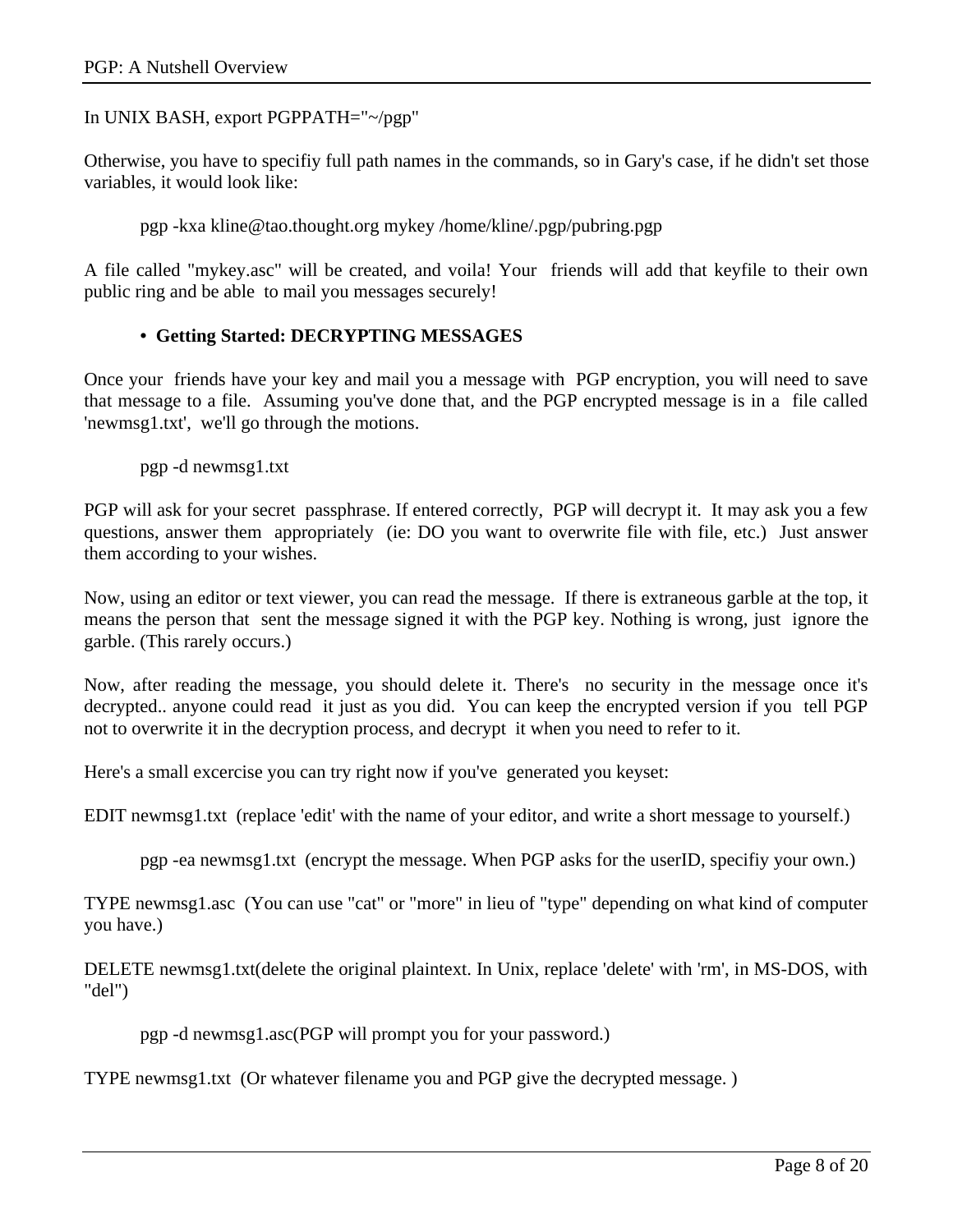**• Getting Started:** ENCRYPTING MESSAGES, USING OTHER PEOPLE'S KEYS TO DO SO.

The first step is to obtain the public key of the person you intend to mail.. PGP is a two-way street and requires both people to have the software and have exchanged keys in order to communicate properly.

Once you have isolated their public key in a file, type:

pgp -ka keyfile [keyring]

where "keyfile" is the file containing their key.

(Remember: Once you add their key, you'll not need to do it again!)

PGP will ask you if you want to certify the key. Only if youare absolutely certain this key came from who it says it's from then YES, you want to certify it. (If you don't certify it, PGP will always ask you if you're SURE you want to use it each time you do!)

It will prompt you again, for verification, then ask for your secret passphrase. This is so no one but you can certify which keys you can trust for you. (There is a way to transfer trust, read the full documentation for more information on that.)

Once it's entered, the key is added to your public keyring and you'll never need to add it again.

Now, assuming you've just added Jane Doe's Public key to your keyfile and would like to mail her a message, you would type:

pgp -ea filename User\_Id

Where filename is the message file, and User Id is that of Ms. Doe, so something like:

pgp -ea doemsg.txt Jane

If there's more than one Jane in your public key file, but only one Doe, you would type:

pgp -ea doemsg.txt Doe

and pgp would produce a file called 'doemsg.asc' (or 'doemsg.txt.asc' on UNIX systems.)

Done! You would simply mail doemsg.asc to Jane Doe, and she would decrypt it with her secret key.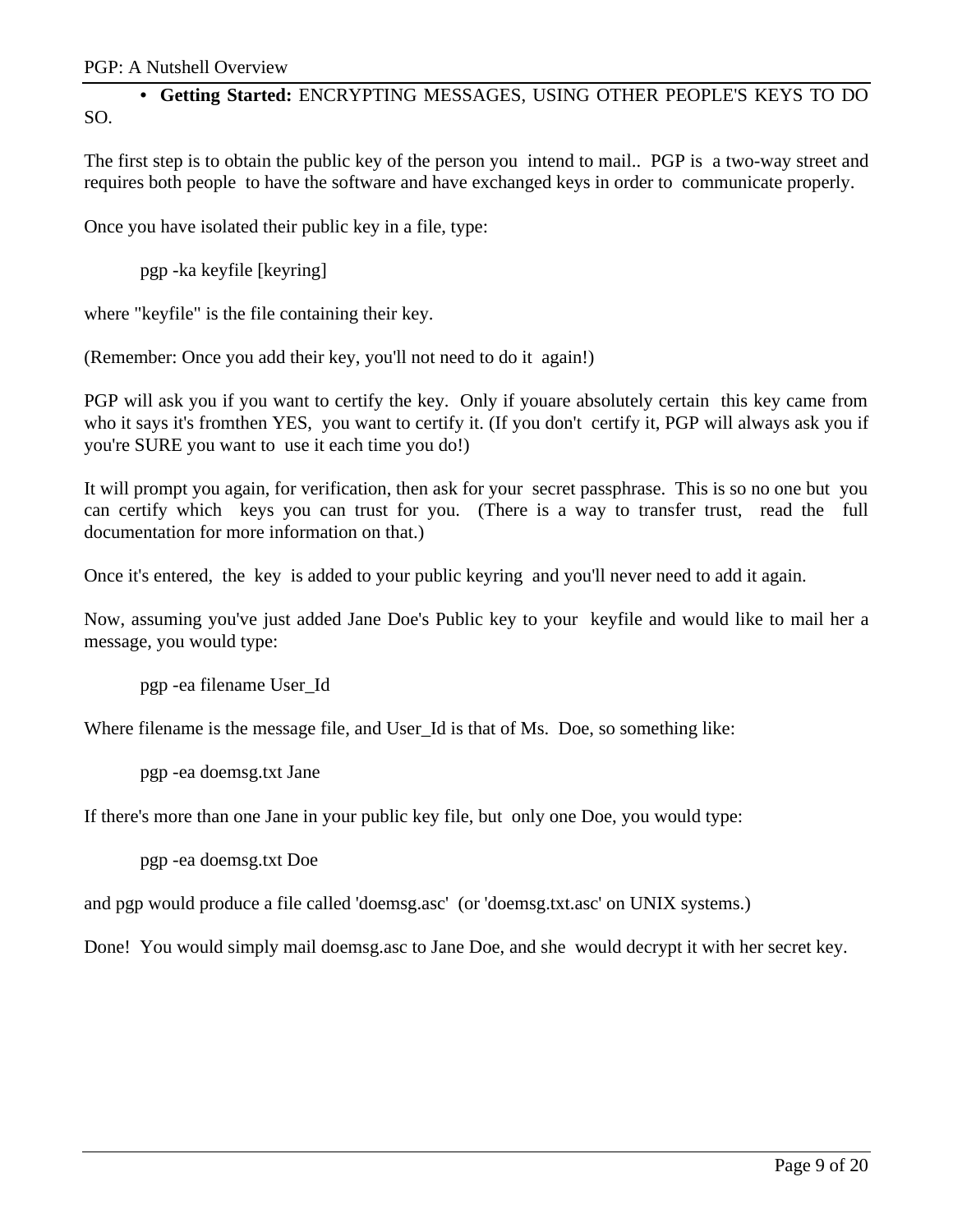# **• Getting Started: PGP QUICK REFERENCE**

Below are all the basic commands for PGP. Once you're familiar with basic use, read through the manual and use what's below as a reference, like a cheat-sheet.

**Remember** to add the 'a' option to anything producing an out-file, or it will output a BINARY that you cannot directly mail.

Ie: rather than pgp -e, use pgp -ea

The "a" means PRODUCE ASCII OUTPUT, which you can mail straight away.

## **• Mailing files:**

In UNIX systems, you would type: mail username < "file" were "file" contains the output from pgp (usually file.asc).

• To encrypt a plaintext file with recipient's public key, type:

pgp -e textfile her\_userid [Other\_Ids] (produces textfile.pgp)

• To sign a plaintext file with your secret key:

pgp -s textfile [-u Your\_Id] (produces textfile.pgp)

• To sign a plaintext file with your secret key, and then encrypt it with recipient's public key, producing a .pgp file:

pgp -es textfile Recipient\_Id [Other\_Ids] [-u Your\_Id]

• To encrypt with conventional encryption only:

pgp -c plaintextfile

• To decrypt or check a signature for a ciphertext (.pgp) file:

pgp ciphertextfile [plaintextfile]

The following command string will produce an encrypted ASCII file ("file".asc), signed with your secret key, with the recipient's public key, ready for mailing:

pgp -esa "file" Recipient\_Id [Other\_Ids] [-u Your\_Id]"

For example, sending a file to Gary and Peter would be done like this:

The "Other\_Ids" would be other recipients, so you could encrypt to more than one person at a time, making seperate files encrypted to each of them.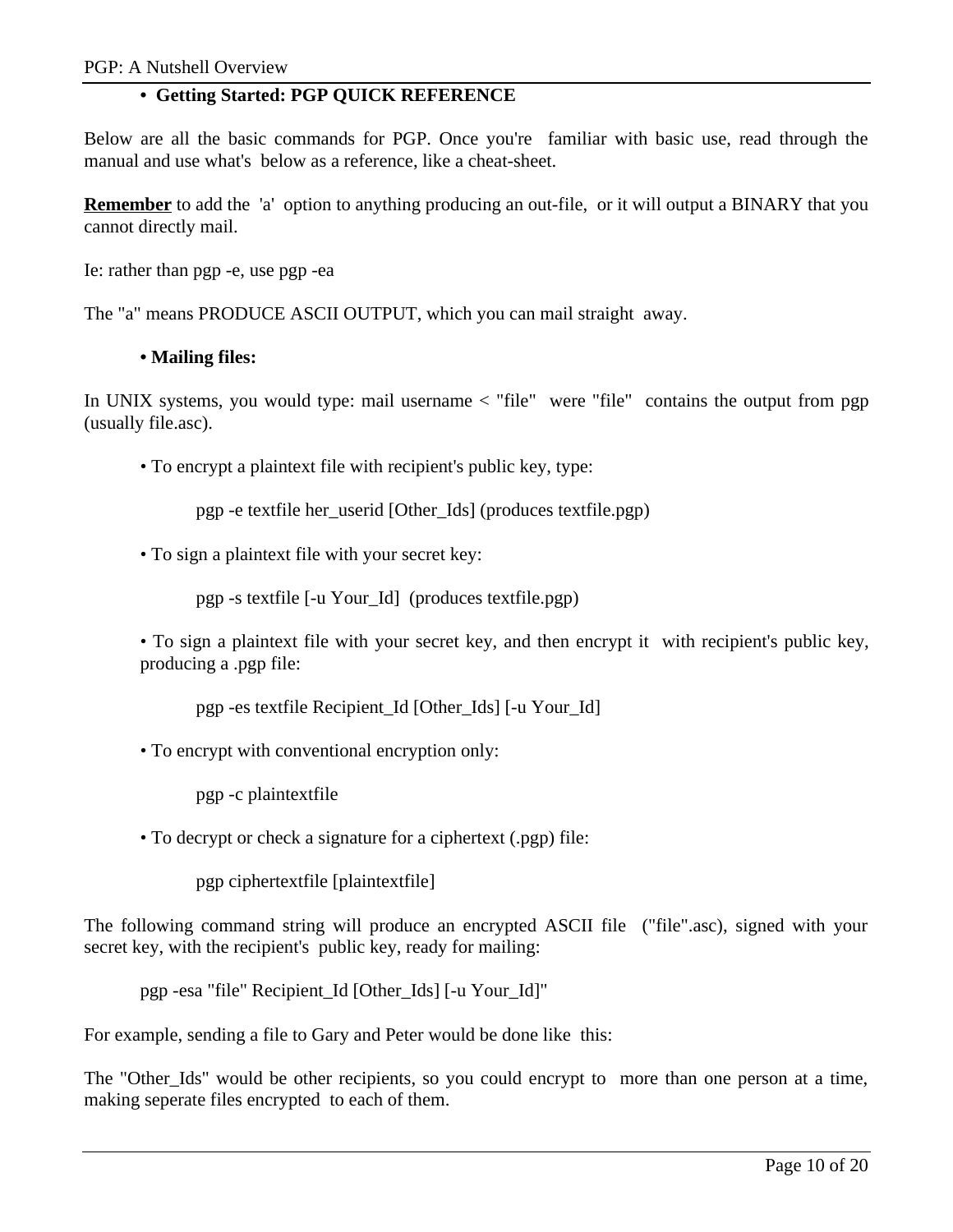pgp -esa NewInfo.txt simons@peti gary@tao -u Jeremiah

So PGP would write two outfiles, one for Gary, one for Peter, signed with my key.

To generate your own unique public/secret key pair: pgp -kg

REMEMBER: When making any sort of outfile that you intend to mail (ie: creating encrypted mail messages) remember to add the -a extension.pgp -kx should be pgp -kxa, and pgp -e should ALWAYS be pgp -ea, otherwise, the output is unmailable binary data which cannot be viewed or otherwise used on most systems!

Key management functions:

### **• Note that:**

pubring.pgp = Contains your & other's public files secring.pgp = contains your secret keys

[keyring] by default is PUBRING.PGP unless you specify otherwise. FYI: A "Keyring" is a file where PGP keeps keys in a format that it can quickly read while decrypting.

[[ i'm thinking that you might want to explainn each term (like ``keyring'') just after you use it for the first time... and then, having a Glossary of Terminology at the bottom of the tutorial would be a way of re-inforcing what the reader has just learned. this way, when he reads thru a 2nd time, he say, "Oh, yeah!"....]]

To generate your own unique public/secret key pair:

pgp -kg

To add a key file's contents to your public or secret key ring:

pgp -ka keyfile [keyring]

To remove a key or a user ID from your public or secret key ring:

pgp -kr User\_Id [keyring]

To edit your user ID or pass phrase:

pgp -ke Your\_Id [keyring]

To extract (copy) a key from your public or secret key ring:

pgp -kx User\_Id keyfile [keyring]

To view the contents of your public key ring:

pgp -kv[v] [User\_Id] [keyring]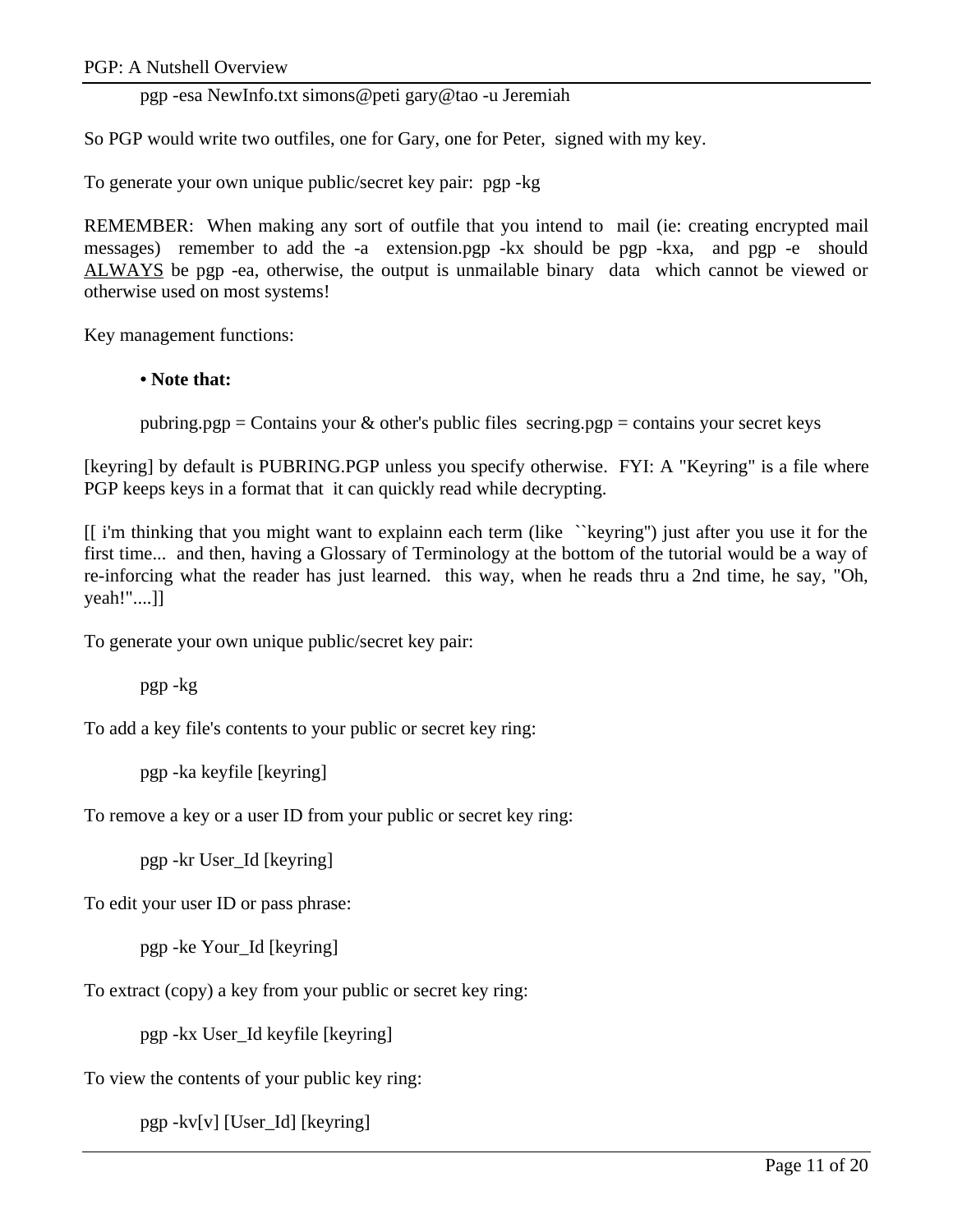To view the "fingerprint" of a given key:

pgp -kvc [User\_Id] [keyring]

To check signatures on your public key ring:

pgp -kc [User\_Id] [keyring]

To sign someone else's public key on your public key ring:

pgp -ks her\_userid [-u Your\_Id] [keyring]

To remove selected signatures from a User\_Id on a keyring:

pgp -krs User\_Id [keyring]

If you want to extract your public key to mail to someone:

pgp -kxa User\_Id mykey [keyring]

Where User\_Id = the first unique pattern of letters in your ID signature (ie: If you signature is Joe Blow  $\langle$ blowj@big.u.edu>, [[need to rewrite this below:]] then myid = joe) the result will be a file called mykey.asc, which you can mail to people:

mail user@host < mykey.asc

# **• Getting Started: "STUPID" QUESTIONS**

I say "stupid" in quotes because the only stupid question is the one you didn't ask! If you knew everything, you wouldn't be reading this, and it's here to be helpful, not confusing!

Statement: pgp -ea file User\_Id

Explaination: The file is the message to encrypt. The User\_Id is the person you intend to send it to, in this example. "-e" means encrypt. "a" means ASCII output, presumably for mailable text.

When you specify a "user ID", you don't have to type the whole ID. In fact, most systems won't let you. PGP only needs a non-ambiguous clue.

(Peter Simons' ID is <simons@peti.GUN.de)

For example, if I write a message to Peter Simons, I can say "Peter", "Pete", "Simons", "Simon", "Simo", "peti.gun" or anything in his ID that isn't in another ID. If there a Simon Jackson in my public keyring, I should say Peter, because there are two occurances of "Simon". If there's a Peter Jennings in my public ring also, I should say "peti.gun", since that's unique to Peter Simon's ID.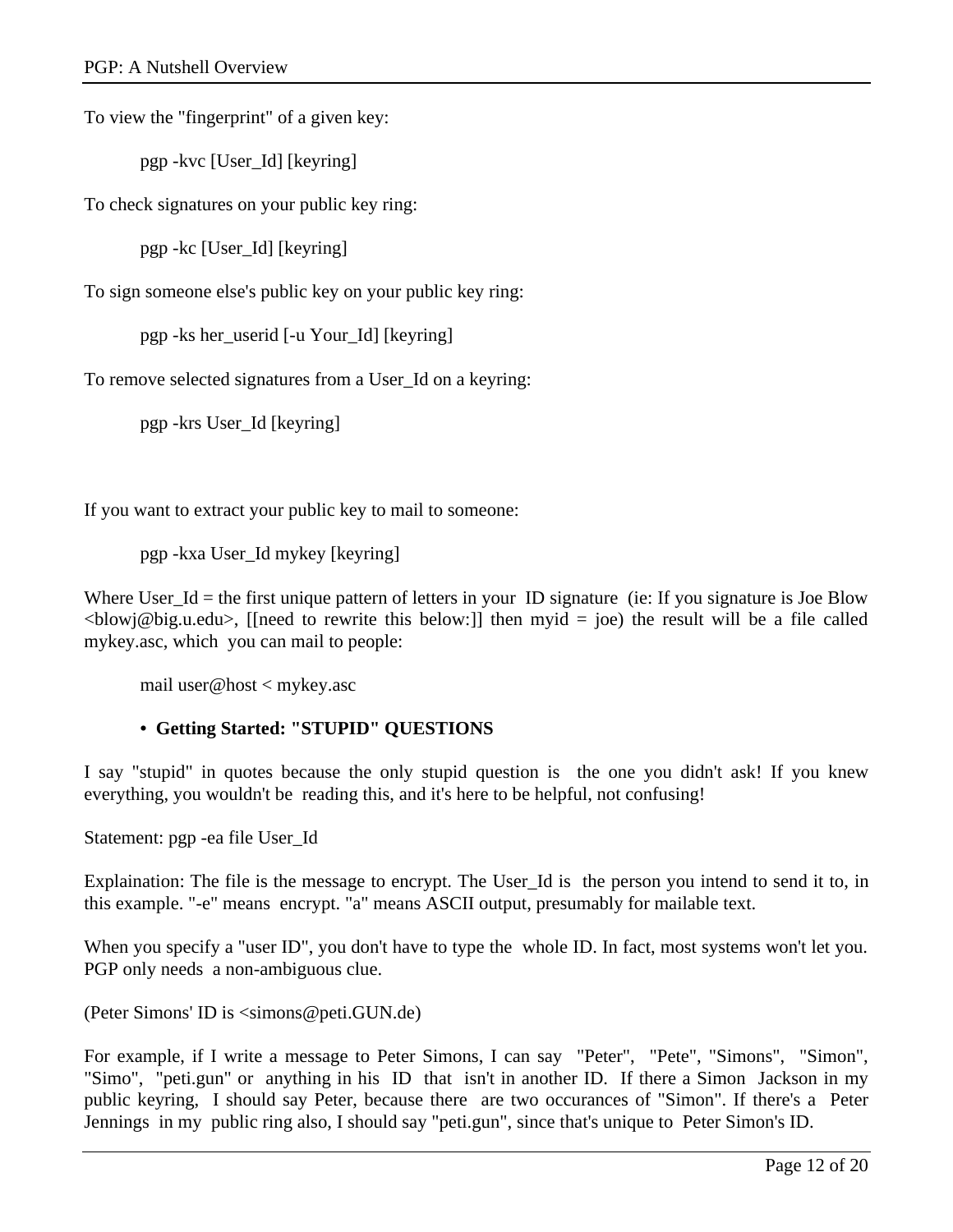Statement: Why isn't all output just ASCII in the first place?

Because sometimes you would want \_BINARY\_ output for one reason or another. Binary output produces a smaller file, so if you were putting the file onto a disk rather than mailing it, it would be a good idea to just use the binary mode. It's also used for things like STEALTH and stenography, which we won't go into here.

Statement: Why can't I encrypt with a secret key?

Because if you did, then ANYONE with your public key could decode it, assuming it were possible at all.

Statement: IF someone has my public key, can they figure out my password or hack my mail?

Absolutely not! That's the whole point to PGP in the first place!!

---------------------------------------------------------------------------

## **<><> PGP APPLIED <><>**

As the Environment section implies, there's more to using PGP than enciphering Email. PGP is a way of doing things, not just a program. As I've stated before, and feel a need to emphasize, IF YOU DON'T USE PGP CORRECTLY, YOU RISK MORE THAN YOUR PRIVACY.

### **• Environment:**

Make sure your workstation is free of shoulder-surfers, Password Echo, PGPPASS Environmental variables, Scripts containing your password in an unprotected mode, or any programs that might be intercepting keyboard input.

Residual Information, such as your original unencrypted documents, decrypted mail files, and UNDELETABLE files can be as much a compromise as no PGP at all.

See the Environment section of this document

## **• Authentication:**

Failure to verify your keys with their supposed corresponding users is risking TOO MUCH to fail to justify even a long distance phone call. What's 30 cents against the compromise of your privacy?

See the section on Authentication in this document

### **• Secure Password:**

Don't be a dummy. A secure password is multifaceted, but rotates around one thing: You're the only one that knows it. If it's written down, easy to guess, or possible to elicit from your computer, it's not a secure password!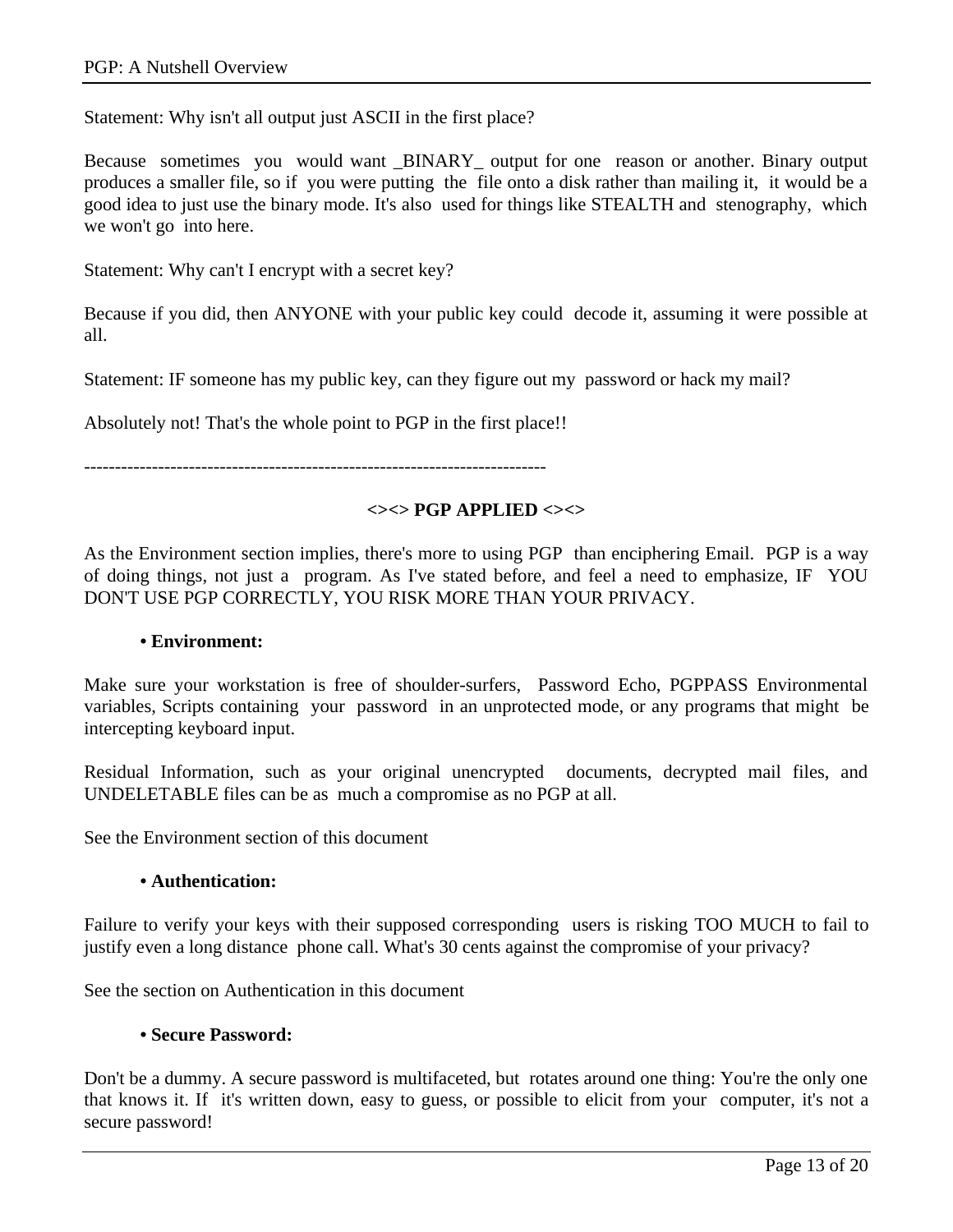See the Environment section of this document

Every element of PGP exists for a reason, and some parts that may seem irrelevent are actually important, maybe CRITICAL to certain privacy purposes.

Phil and his crew did not spend as much time as they did and PGP itself did not become as popular with everything from grass roots radicals to major conservatives to cryptographic experts for it's health.. it became that way because PGP offers all these features.

Keep this all in mind when you begin to think something in here is trite or tedious. It's there for a reason, and that reason is YOUR PRIVACY!

---------------------------------------------------------------------------

### **• Advanced PGP**

This part of this text assumes you're now familiar with PGP, and comfortable with using it routinely. Whether you are or are not, you should read it. If it seems to complicated, don't worry about!

## **• Advanced PGP: AUTHENTICATION**

So now you're comfortable with using PGP. You can encrypt, decrypt, make and add keys and all that good stuff. So now I throw you a curve-ball. How do you KNOW that YOU are encrypting a message to ME instead of someone else?

Roleplaying time! You have this key, which came in a message from me to you, and when you add it to your keyset, my name came up in the ID with my Email address. Okay. So you're ready to send me a message. WAIT RIGHT THERE!

As you should know, it's quite possible to forge Email, or get someone's account password! So, then, it's possible that you have a charlitan key! Someone could have easily generated a key with the same ID tag I have, broke into my account and mailed it to you, then all my incoming mail from you they would divert--read re-encrypt--with my real key and send it to me. And neither of us would know!

PGP solves that, too. Easily. Go back to key generation, briefly, and recall the keystrokes PGP asked for. There is no way anyone could do it like you did, and it's doubtful you could, either! When you generated that key, a part of it was the "fingerprint", which is totally unique to your key. Even if you lost your key and generated another one that looked the same, it's fingerprint would be totally different.

So, before you encrypt things to someone, you should compare the fingerprint on the key you have with the one they have over the phone or in person. THEN you would know you have the proper key and not a charlitan!

The fingerprint is also referred to as a fingerprint, and can been seen by invoking the command: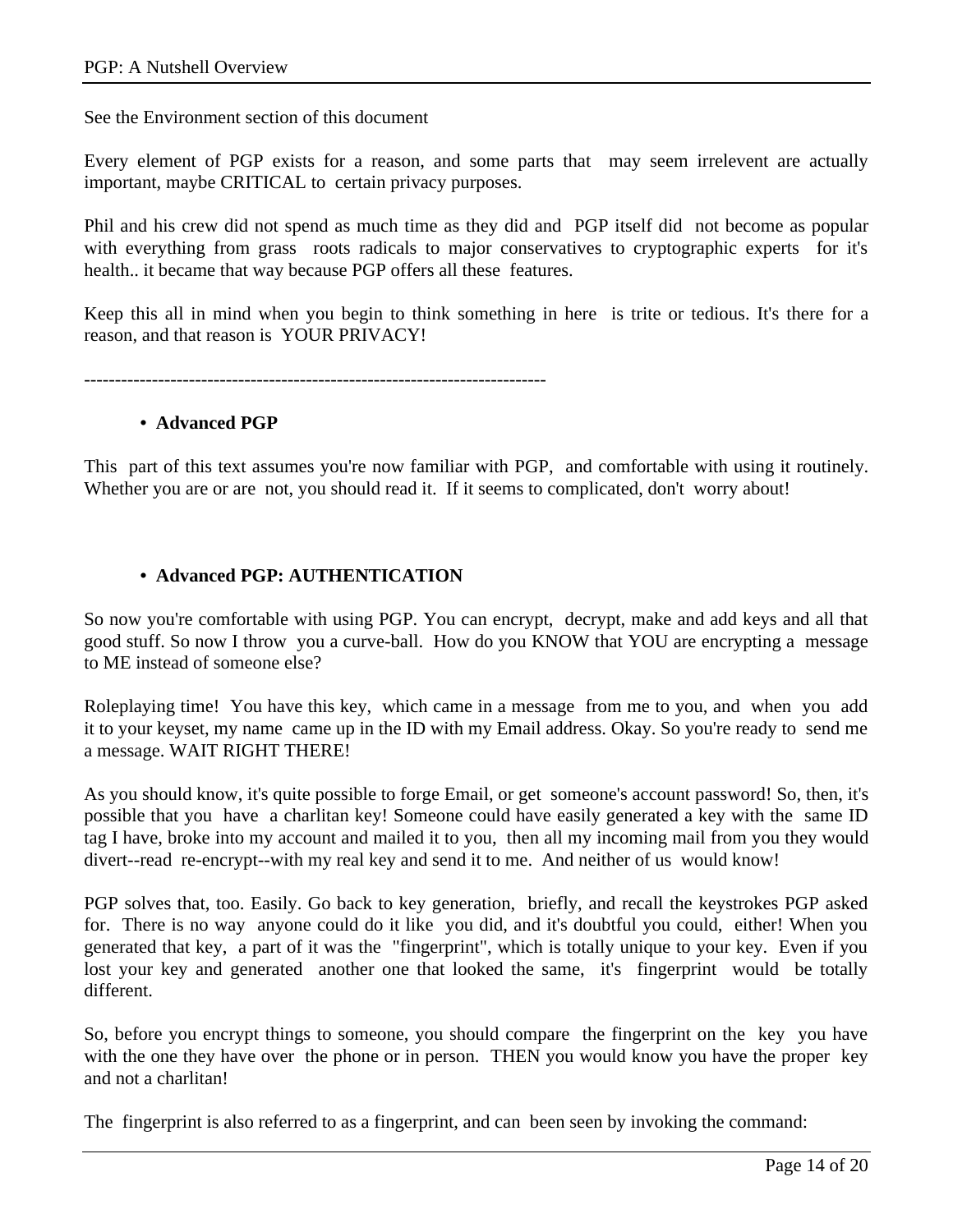pgp -kvc User\_Id keyringExample ( pgp -kvc peter pubring.pgp)

There is also a way to "sign" a file. With this done,you can send an encrypted file, such as a letter containing technical data, sign it, and if ANYTHING is changed, PGP will know it and caution you.

This is done with pgp -sb filename.

Example ( pgp -sb technote.txt) [[ Q: how do i append my PGP sig or fingerprint in ASCII to a doc after i've encrypted it?]]

[[ consistancy in this type of doc is a sound practice;why not made every ``Example'' in this fmt? ]]

This can come in handy for making sure no one changes instruction manuals to PGP itself, and more.

## **• Advanced PGP: CERTIFICATION**

When you add a key to your keyset, PGP asks you if you want to certify the key.. do you KNOW that the key belongs to who you say it does? Do you trust that person to give you keys thatare authenticated? This is certification.

If Joe Blow hands you a floppy disc you watched him copy his key onto, you can be reasonably sure it's Joe Blow's key. So yes, you'll certify that. Of course. BUT.. If Joe Blow hands you a disk with other people's keys on it, do you trust that he checked those keys out reasonably well to make sure they're authentic? In other words, you can trust Joe Blow with his own key, but do you trust him to give you keys? If yes, how much? Always? Sometimes? Maybe? Never?

These are levels of trust. If you trust Joe Blow,and Joe Blow trusts John Doe, then it's possible that also John Doe is giving you keys, indirectly.

It's always best to get the key from the person themselves, check it out with them and do it that way, but it's not always possible, either for reasons of time quantity of work, and this is where Certification comes in. It's generally a wise idea to think things through as if it were a chess game, or setting up dominos.

Examples:

Joe Blow you trust. John Doe you don't. Therefore, you SOMETIMES trust Joe Blow.

Joe Blow you don't trust. Therefore, you NEVER trust anything he certifies.

Joe Blow you trust, John Doe you trust, Therefore, you USUALLY trust Joe Blow.

The only person PGP should understand you to trust fully is YOURSELF, and when you generate a key, that's the default setting.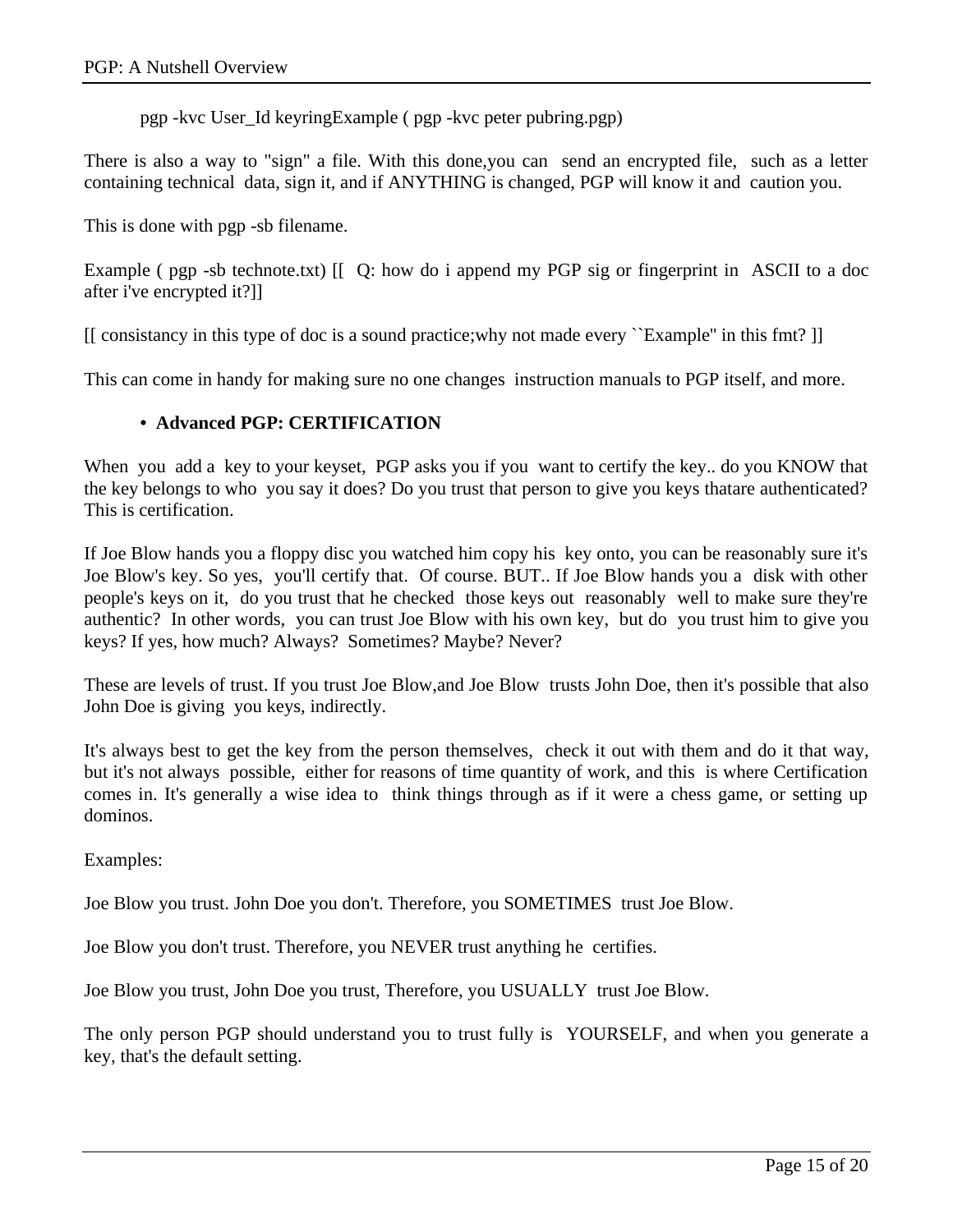# **• Advanced PGP: KEY EDITING**

Okay. You're Peter Simons. You key reads:

Peter Simons <simons@peti.GUN.de>

But, you moved. Now you're Peter Simons, root@k-rad.elite.org.

You CAN edit your key's ID line without it messing up encryption. It's quite simple. You can use this function to also change your password should you feel the desire to do so.

pgp -ke simon

PGP would prompt you on editing options, first being the ID line and then being the password.

You should note that once you change it and lock in the change, PGP will remember the old ID and refer to it as an ALIAS. This way, it's more clear that it is the same key to other users.

People can always use the new or old key to encrypt to you, whether you change the ID and/or the password, however, they'll see the old ID unless you give them the copy of the new public key (pgp kxa yourname mykey pubring) as if it were new.

## **• Advanced PGP: COPYING SECRET KEYS, USING PGP IN TWO PLACES**

Let's say you're like me. You go to a university, and you use PGP offline most of the time, but.. once in a while, you use PGP online. In order to use the same key, you'll need to copy your SECRET keyring, secring.pgp, and put a copy of it where you intend to use it. If it's avoidable, you shouldn't do it, but sometimes it's not. Keyrings are inter-compatible. That is, they work on different computers regardless of whether it's a NeXT, an Amiga, a Mac or an IBM, or anything else.

In some cases, you might need to DISTRIBUTE a secret key, such as in a political organization or something. It's generally best to have a "data treasurer" for that sort of thing, but if you HAVE to do it, then it's done the same way a public key is, except for the keyring specified.

pgp -kxa User\_ID SecretKeyFile secring.pgp

Remember that if you distribute it over mail, you would be foolish to distribute it in the same message as it's password, and even more foolish if you didn't encrypt the mail to the user you intended to send it to!

--------------------------------------------------------------------------------

## **<><> Advanced Security Considerations <><>**

Warning: The things presented in this segment of the document are surveillance techniques employed by various government, private and espionage organizations around the world. These are not likely to be employed to read your mail to your best friend, unless you happen to be conspiring to launch a nuclear missile.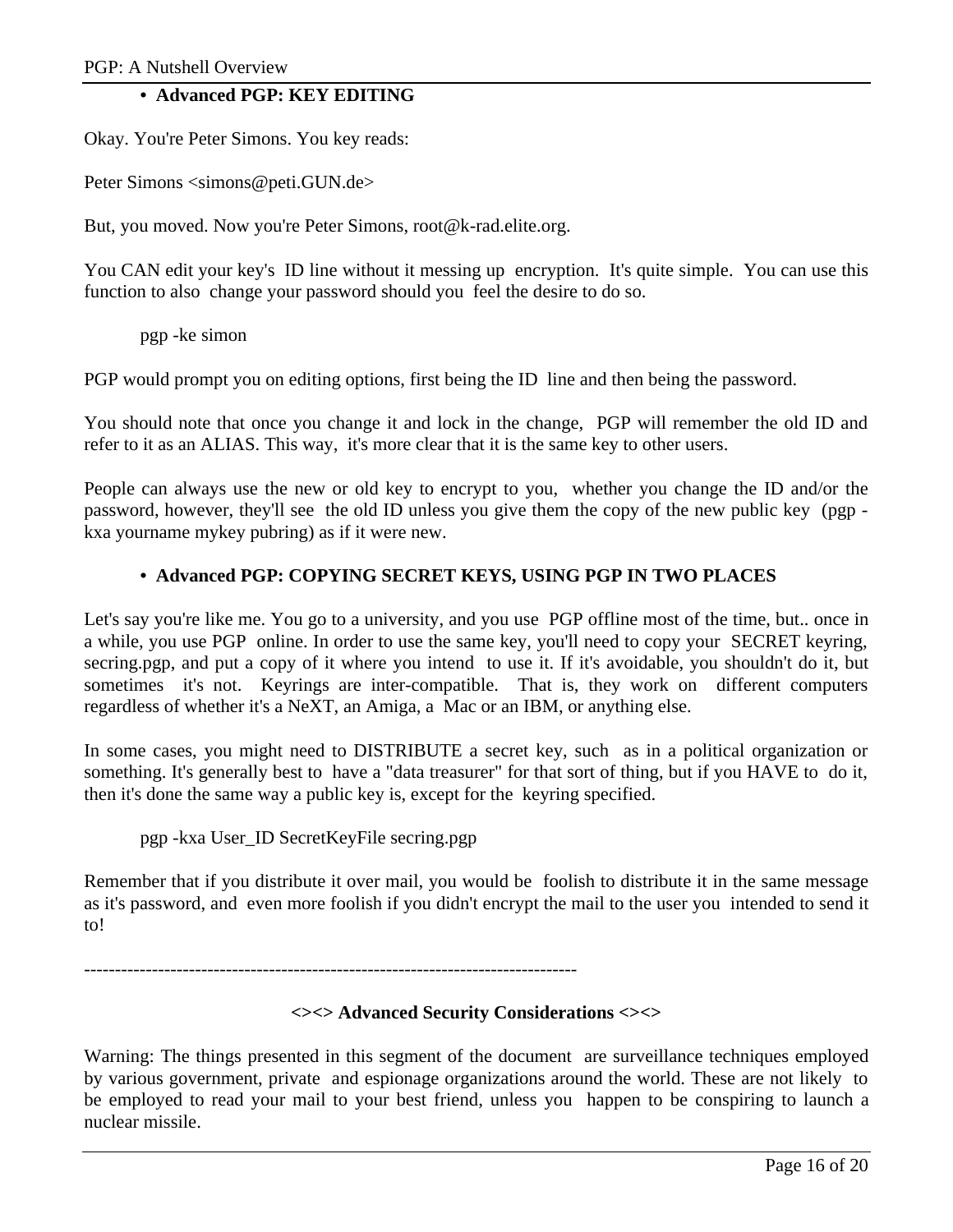Don't lose any sleep over this.

## **• Advanced Security Considerations:**

Electromagnetic Interference Interception

Every electrical device, from digital wristwatches and toasters to televisions and mainframe computers generate electromagnetic interference. There are devices that measure this energy, and in some circumstances can interpret it into being able to tell what a given device is doing.

A computer's monitor is controlled by a signal send from the video card to the monitor (electromagnetic interference.) A remote device, carefully tuned in on this signal, could reproduce the image on your monitor remotely for the purpose of taping or monitoring.

The same is true with a computer keyboard. Whenever you press a key, a certain signal is sent to the computer, different from other signals sent by other keys. A device like the one described above could essentially carbon copy all of your key presses into a recorder and everything you type could be reproduced.

If you want a working example of this concept, look at a typewriter ribbon (especially those found in IBM Selectric series typewriters.) If you look carefully and fill in the spaces mentally, you can see everything the unwary typist has typed. On the Selectric, spaces aren't shown on the ribbon, since the space prints nothing and would be a waste of ribbon to advance the ribbon when you hit it. (Same with Tab, Return, etc.)

## **• Advanced Security Considerations:**

Hard disk reading

If you format your hard drive so that there is no data on it at all, it is still possible to pick up trace magnetic signals where readable data and the previous formatting existed. With special equipment, the contents of your hard drive could be totally reconstructed, despite the formatting.

The solution is straight forward: Department of Defense standard Data Deletion, which was described in the beginning. It overwrites the file 3 times with 1's and 0's before deleting, so the residual data is not usable in any scheme.

### **• Advanced Security Considerations:**

### Remote Video Monitoring

Obviously it's possible for someone to videotape your computer screen and/or your fingers on the keyboard. This is a standard tactic. This is avoided somewhat by positioning the computer where neither the keyboard or the monitor is visible through a window, and that there is no reflection visible either, as could be seen in the user's glasses, a mirror, a glossy poster, chrome on furniture, etc.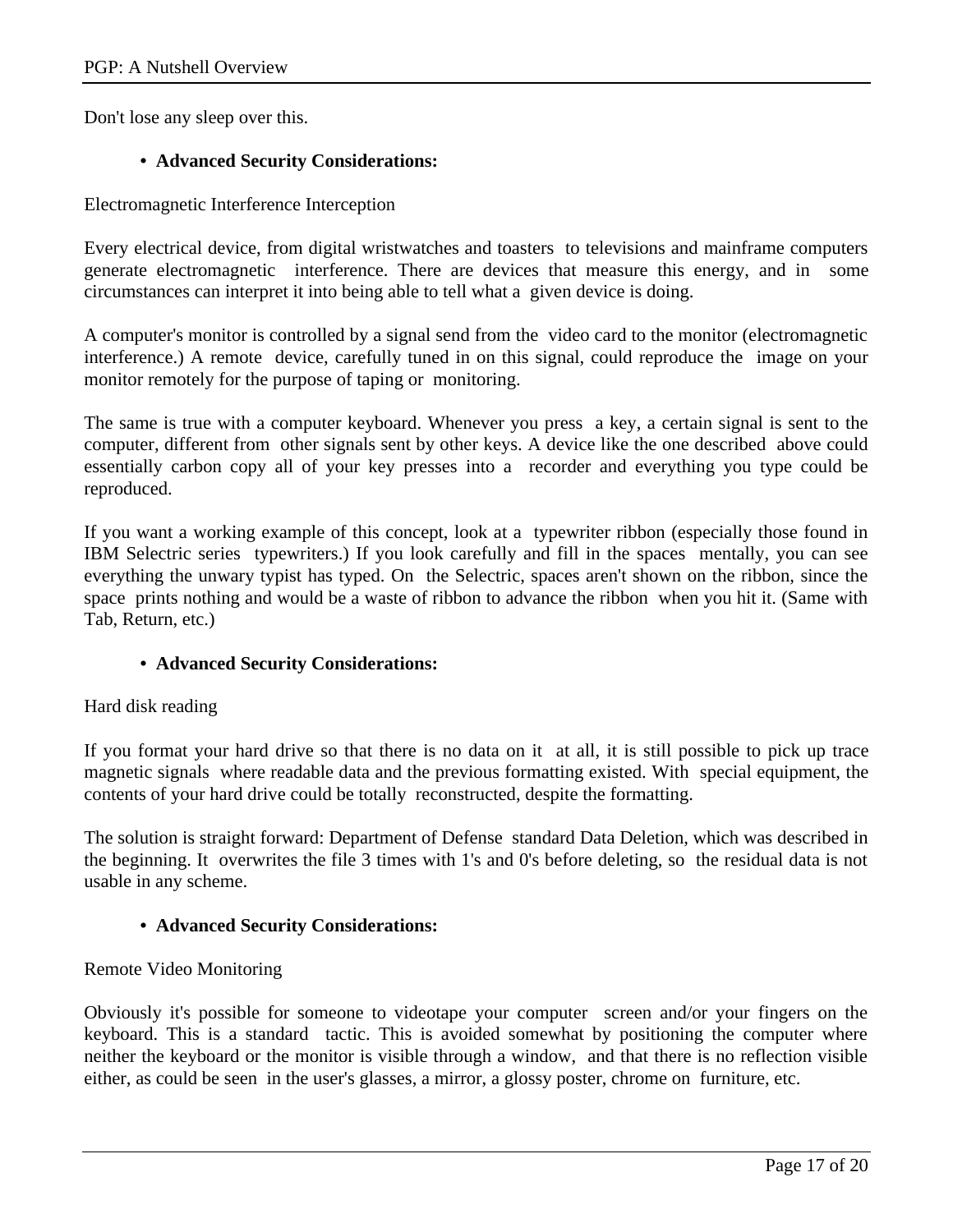## **• Advanced Security Considerations:**

### Linetap

If you were to use PGP on a remote system, your modem line could be compromised by buffering the signal transparently into another computer and thusly reproducing the entire terminal session. For that reason, it's better to use PGP offline and upload encrypted texts.

### **• Advanced Security Considerations:**

### Modifications

There is no way to tell if PGP has been modified unless you get the distribution package from it's creators, or get the source code, carefully examine it, and compile it yourself. Even then, it's possible to have a compiler that recognizes security applications and creates a "backdoor".

Although there are lots of ways to lessen the likelyhood of tampering, it's a game of Better Mousetrap, Smarter Mouse.

The more common scenario is straight-forward: Someone modifies the source on a shared system and gets a dump of everything you've done with PGP on that system. The chance of this is somewhat eliminated by compiling your own copy on the system, or better, simply use your own copy offline!

--------------------------------------------------------------------------------

Correspondence:

This was written by Jeremiah S.Junken, with a few additions by Gary Kline and the key-reference chart which was taken from PGP 2.2 as compiled on the Indian NeXT cluster, UCS of IU Bloomington.

In the event of address change or the like, I refer correspondence to Peter Simons, the author of PGPAmiga and the maintainer of the PGPAmiga mailing list.

Please address correspondence related to this to me. Although Peter is a great guy who knows PGP intimately and loves helping people out with it, he's also extremely busy, so keep that in mind before you mail him specificly!

Always read alt.security.pgp if you need more information, and/or subscribe to the PGPAmiga mailing list! (contact Peter Simons)

I would like to thank:

Peter Simons Especially, the man who ported PGP to the Amiga and isresponsible for a zillion programs of merit for the Amiga networking.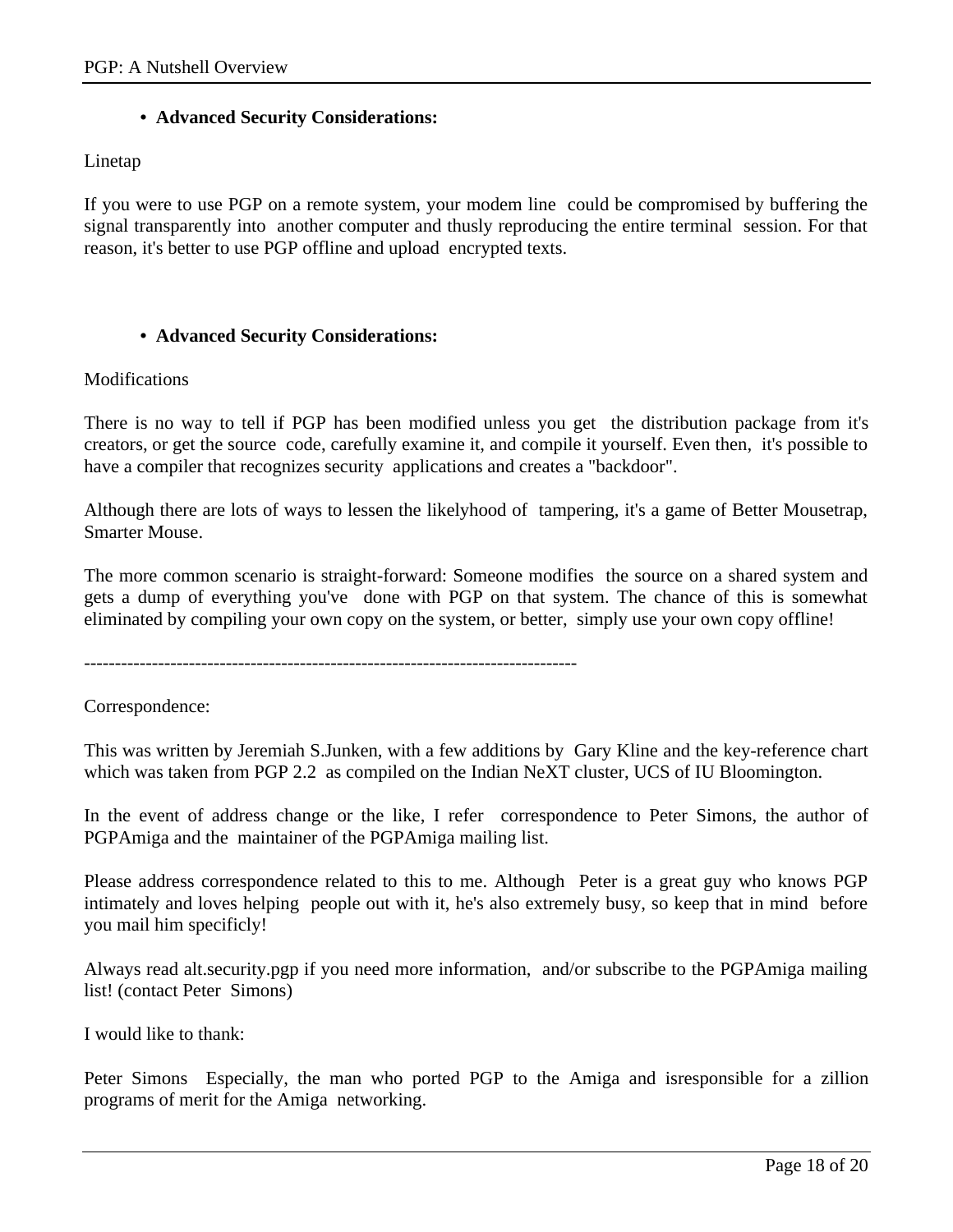Gary Kline Who's enthusiasm, assistance, and insightful editorial commentary have made this a much better document.

Phillip Zimmerman For coding PGP in the first place.

And the many people who sent back a lot of positive feedback on this beast, and offered help and suggestions on bringing this to full fruition.

PGP Distribution Information:

PGP is found in compiled form for Amiga, MS-DOS, Mac, and, (I THINK..) Atari ST. The C language source code is also available.

FTP to SODA.BERKELEY.EDU (don't be a hoser)...

/pub/cypherpunks/pgp

there you will find several versions, and compiled versions for Amiga, Macintrash, MS-DOS, etc., as well as other cool things.

net-dist.mit.edu (Source, MS-DOS executables) src.doc.ic.ac.uk (Source, Amiga, MS-DOS, Macintrash) ftp.luth.se(Amiga /pub/aminet/util/crypt) wuarchive.wustl.edu (Everything)

Notes:

This revision contains extra information on authentication and certification that I skimmed in the previous version out of laziness.

I've had two comments regarding my mention of UNIX commands. When I say UNIX, I'm referring to the command syntaxes used in the version of UNIX running on NeXT machines running NeXTstep 3.1 or higher. This is a BSD derivative that is similar to anything running BSD4.2 or higher, NetBSD, Linux, etc. If you don't know what you're system's running, you should be able to get information on any standard command's syntax with the 'man' command. For example: 'man ls' will give information on the arguments and syntax for the directory listing command.

--------------------------------------------------------------------------

PGP Supplementary Stuff

Stealth - A "Stenography" program which strips RSA headers and indentifying crypto signatures so PGP encrypted material may be passed off as GIF images and/or sounds, or imbedded within such files.

PGPSendMail - A SendMail replacement for Amiga (being ported to UNIX as this document is being written) that provides streamlined ciphering features fully integrated with any mail system. (THANKS PETER!!)